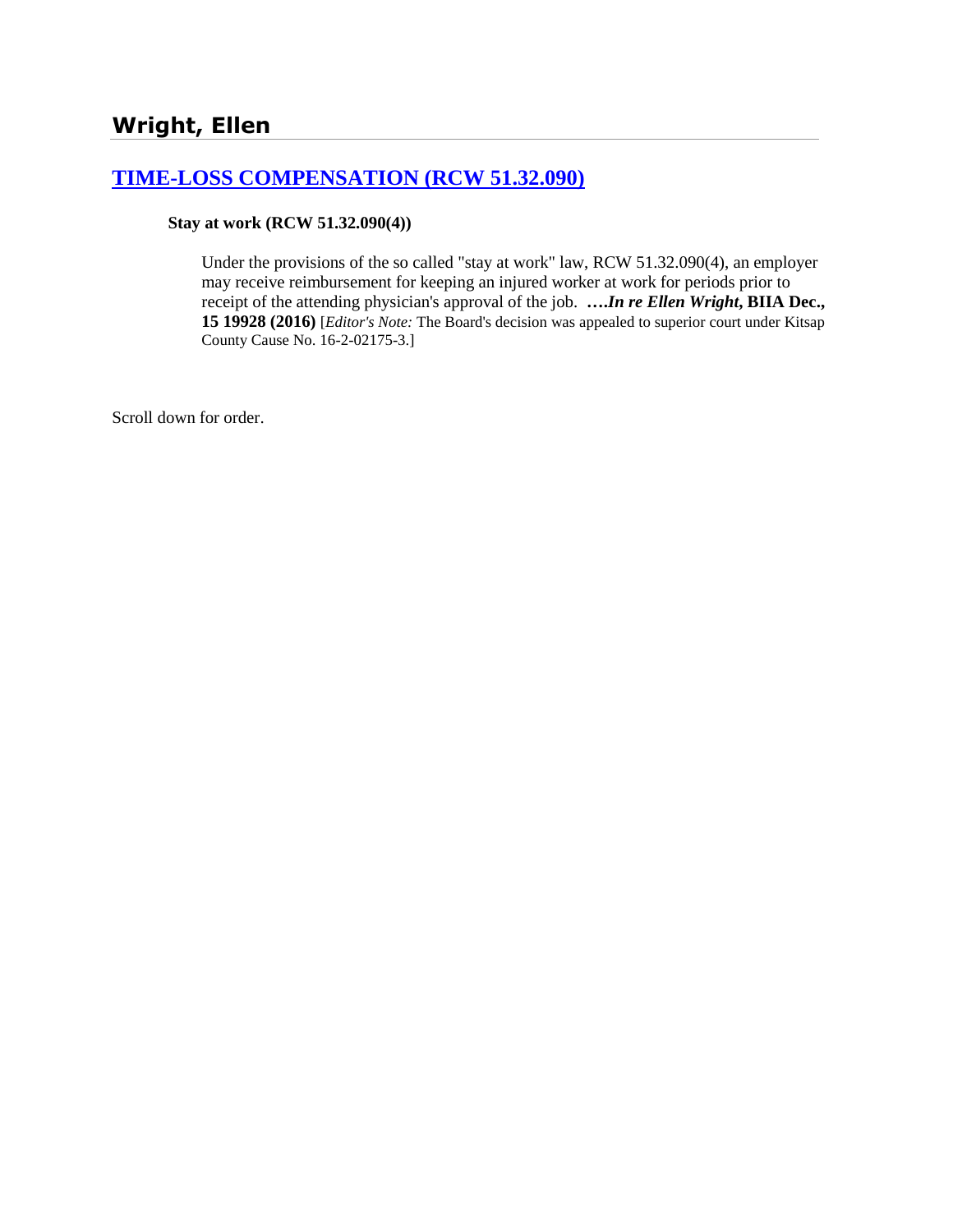#### **BEFORE THE BOARD OF INDUSTRIAL INSURANCE APPEALS STATE OF WASHINGTON**

**)**

**IN RE: ELLEN E. WRIGHT ) DOCKET NO. 15 19928**

## **CLAIM NO. AU-67653 ) DECISION AND ORDER**

The issue presented by this appeal is whether the stay-at-work provision of the Industrial Insurance Act (RCW 51.32.090(4)) entitles Ellen Wright's employer, Holly Ridge Center, to reimbursement for wages it paid to Ms. Wright for nine days in October 2014 when Ms. Wright, returned to light-duty work. The Department determined Holly Ridge was not entitled to reimbursement for the period at issue because the employer had not provided the attending medical provider with a formal job description for the light-duty job before the worker began the light-duty work. We disagree. The Department's order dated August 28, 2015, is **REVERSED AND REMANDED** with direction to pay Holly Ridge Center wage reimbursement benefits for the period at issue.

### **DISCUSSION**

This case was submitted for decision based on stipulated facts. The Department and the

employer, Holly Ridge Center, have stipulated to the following facts:

Ellen Wright was injured on October 15, 2014, while in the course of her employment with Holly Ridge Center, Inc. She filed an application for industrial insurance benefits on October 16, 2014, which was allowed by order dated October 22, 2014.

Beginning on October 16, 2014, Ms. Wright's attending provider placed restrictions on her work activities.

Ms. Wright returned to work in a light-duty job with Holly Ridge Center on October 20, 2014. She continued working in that capacity through November 19, 2014. As of October 31, 2014, Ms. Wright's attending physician had not reviewed a written description of the job to which Ms. Wright returned. The job to which Ms. Wright returned was consistent with the restrictions Ms. Wright's attending physician had placed on her on October 16, 2014.

On November 3, 2014, Holly Ridge Center provided Ms. Wright's attending provider with a description of a light-duty job they had offered her, and the attending provider approved the job for Ms. Wright. On that same day, Ms. Wright met with her attending provider, and the provider's chart notes indicate that "she is working under restrictions." In August 2015, Ms. Wright's attending provider agreed that Ms. Wright could do the light-duty job from October 20, 2014, through October 31, 2014.

On May 14, 2015, Holly Ridge Center applied for stay-at-work wage reimbursement benefits. The application showed that Ms. Wright worked the light-duty job her attending provider had approved for twenty days between October 20, 2014, and November 19, 2014.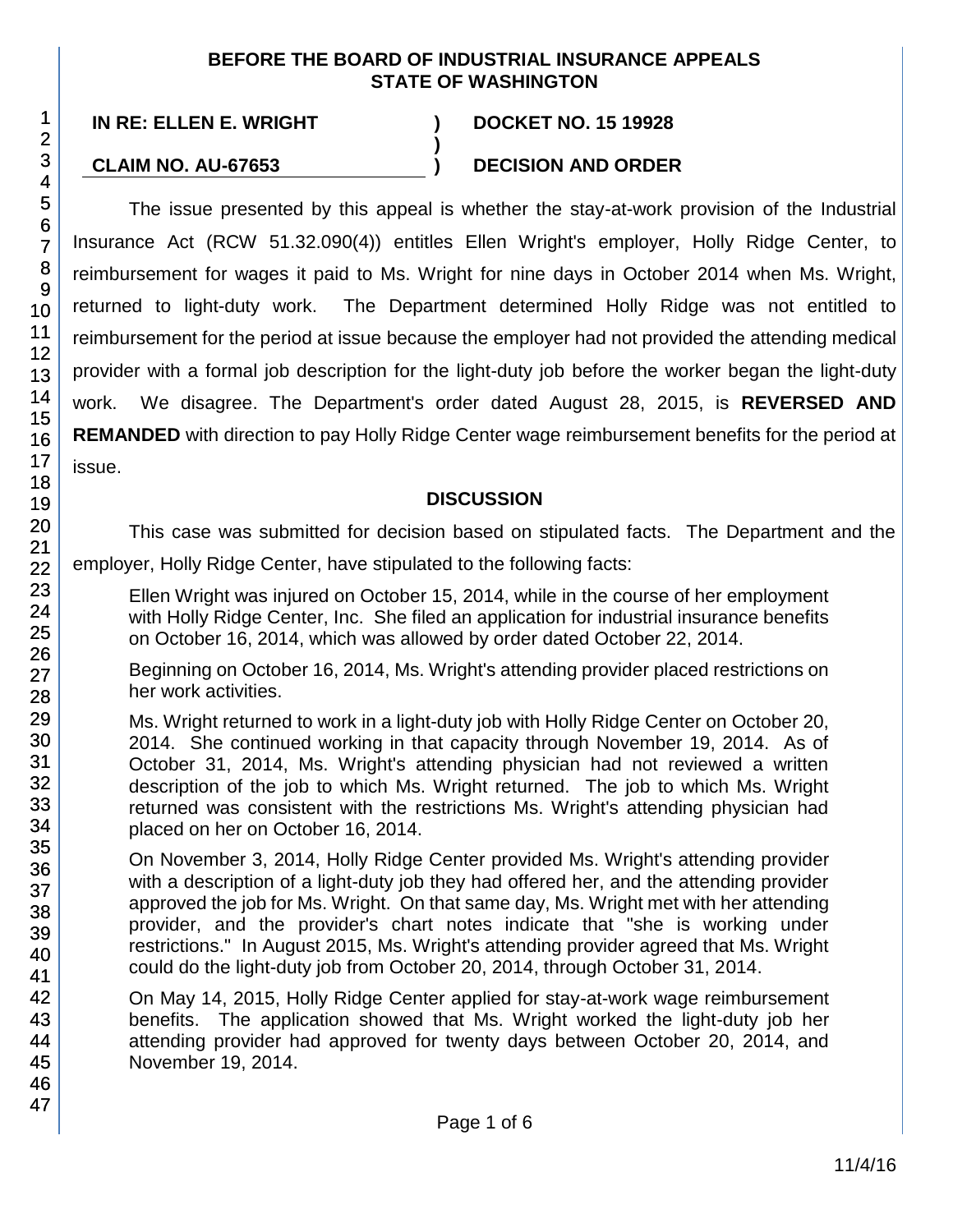1 2 3 4 5 6 7 8 9 10 11 12 13 14 15 16 17 18 19 20 21 22 23 24 25 26 27 28 29 30 31 32 33 34 35 36 37 38 39 40 41 42 43 44 45 46 47 The Department paid reimbursement benefits for the 11 days requested in November 2014, but denied reimbursement benefits for the 9 days requested in October. The parties also agreed to the admission of four pages of exhibits attached to Exhibit No. 5 (Ms. Wright's stipulation) into the Board's record. This material includes: A copy of the June 8, 2015 order determining the employer was not eligible for reimbursement for October 20, 21, 22, 23, 27, 28, 29, 30, and 31 and stated "the Department cannot reimburse for dates prior to the day the light duty job description was sent to the attending physician." A copy of a fax signed by Dr. Parminder Singh on August 5, 2015, in which the doctor states "Ms. Wright was able to work the light duty described on the Employer's Job Description from October 20, 2014, to October 26, 2014." A copy of a fax signed by ARNP Edward Seiner indicating his agreement that "Ms. Wright was able to work the light duty described on the employer's Job Description, signed 11/03/14, effective 10/27/14." A copy of the Department's August 28, 2015 order affirming the June 8, 2015 stay at work denial. This appeal calls upon us to interpret the application of the stay-at-work program outlined in RCW 51.32.090 as applied to the stipulated facts. RCW 51.32.090(4)(a) provides: The legislature finds that long-term disability and the cost of injuries is significantly reduced when injured workers remain at work following their injury. To encourage employers at the time of injury to provide light duty or transitional work for their workers, wage subsidies and other incentives are made available to employers insured with the department. The statute provides financial incentive for employers to provide light-duty work to keep injured workers working after an injury. RCW 51.32.090(4)(c) provides: To further encourage employers to maintain the employment of their injured workers, an employer insured with the department and that offers work to a worker pursuant to this subsection (4) shall be eligible for reimbursement of the injured worker's wages for light duty or transitional work equal to fifty percent of the basic, gross wages paid for that work, for a maximum of sixty-six workdays within a consecutive twenty-four month period. The Department takes the position that RCW 51.32.090 requires the employer to take certain steps in the correct order to be entitled to stay-at-work reimbursement. In particular, the Department insists that the provisions of RCW 51.32.090(4)(b) require the employer to provide the attending medical provider a formal job description for the light-duty job being offered to the injured worker. According to the Department, the doctor must sign off or approve the light-duty job description prior to the employer being entitled to the stay-at-work reimbursement.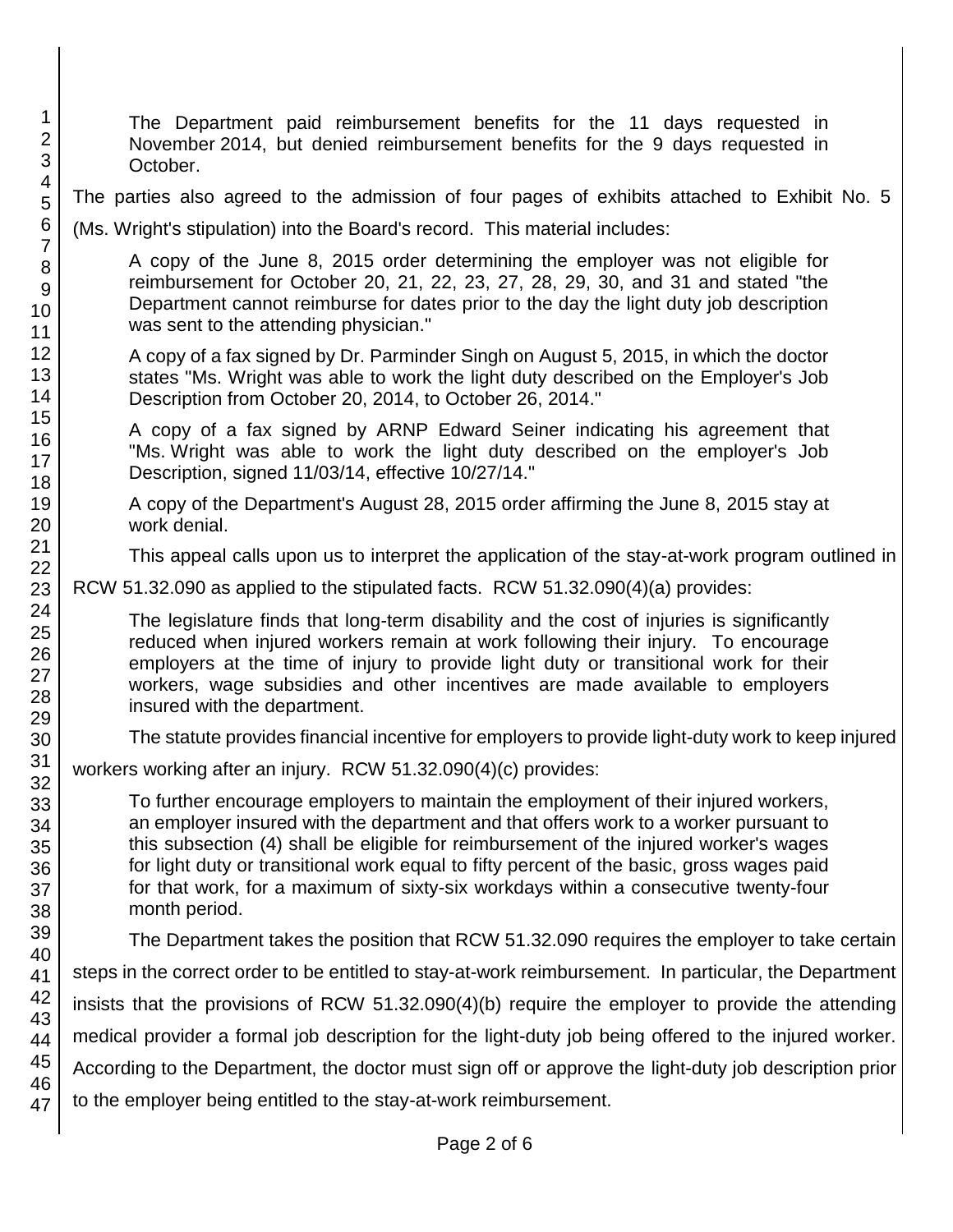provides light-duty work to the injured worker that conforms to the restrictions outlined by the treating provider in an activity prescription form and that approval by the provider of a more formal job description may occur retroactively. We agree with the employer that the Department's interpretation would serve to delay return to work even when the doctor has already approved light-duty or modified work for the injured worker. In other words, denying reimbursement for work performed prior to formal approval of a job description could result in more time loss and a delay in a worker's return to work. To date, the stay-at-work provision has been the subject of only one reported decision. In Cascadian Building Maintenance<sup>1</sup> the employer appealed the Department's withholding reimbursement for the first three days following an industrial injury. It was the Department's position that because injured workers were not entitled to time-loss compensation benefits for the first three days after injury, the employer should not be entitled to wage reimbursement for the first three days even though the worker had returned to light-duty work and had been paid by the employer for those days. The court determined that the Department's interpretation of the statute was inconsistent with the legislature's intent "to encourage uninterrupted employment . . . the plain language thus incentivizes an employer's continuous employment of an injured employee, not a return to light duty after three days."<sup>2</sup> Allowing retroactive reimbursement as encouraged by the employer in Ms. Wright's case advances the stay-at-work goal without compromising any of the safeguards for injured workers as long as the modified work provided to the employee is in conformity with the limitations noted in the attending provider's work release or activity prescription form. The object of the statute is to keep injured workers working. This goal is better served by eliminating obstacles that serve to delay return to work without benefiting the worker or the employer.

 

> Ellen Wright was able to return to work at light duty on October 20, 2014, with the approval of her attending providers. She continued to work in this capacity through November 19, 2014. It was not until November 3, 2014, that the employer provided Ms. Wright's attending provider with a light-duty job description. This job was subsequently approved by Ms. Wright's attending providers.

It is the employer's position that it should be entitled to wage reimbursement so long as it

- l *Department of Labor & Indus. v. Cascadian Bldg. Maint*., 185 Wn. App. 643 (2015). And see *In re Norma Tellez*, BIIA Dec., 12 14405 (2013).
- *Cascadian* at 651.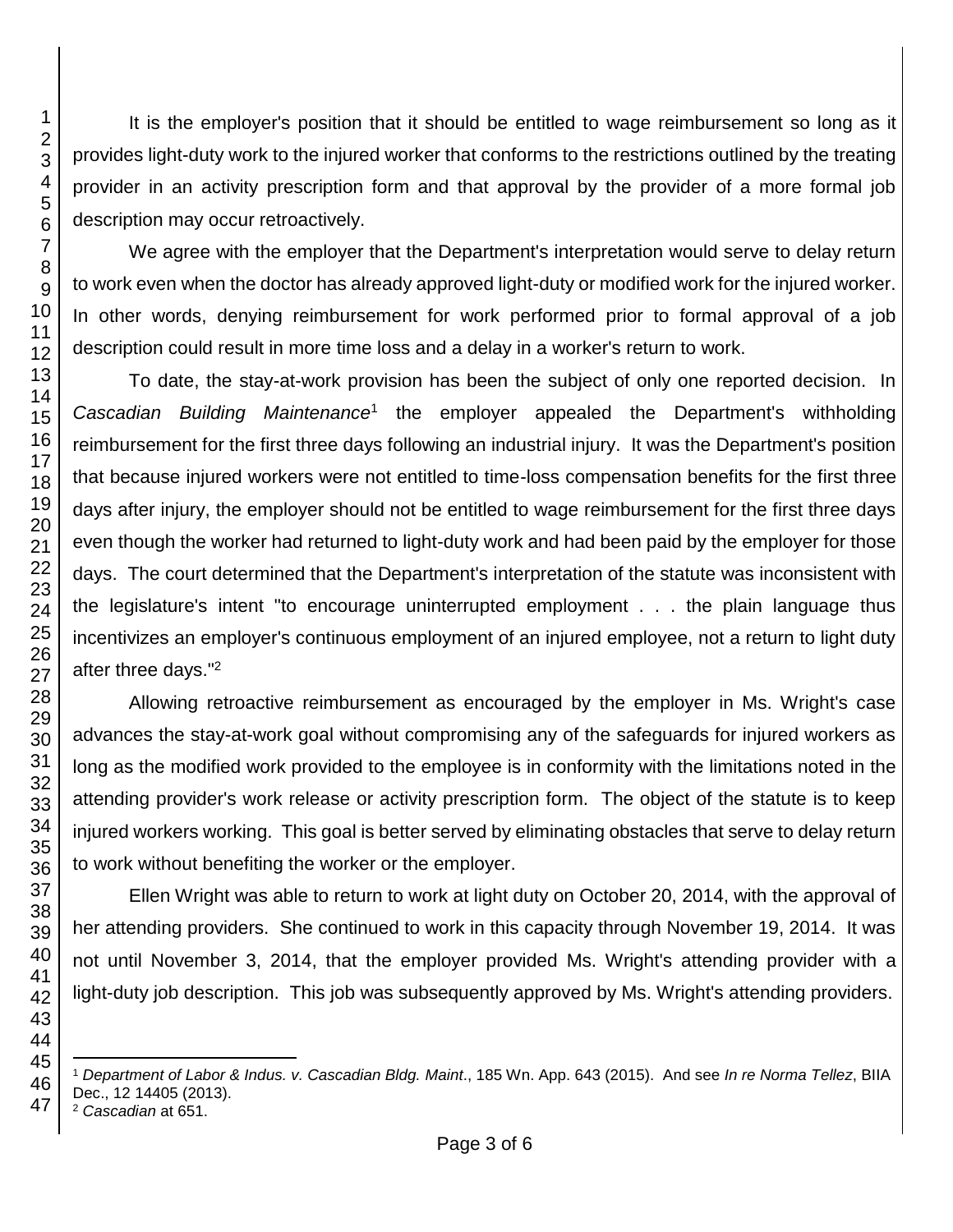45 46 47

1

Ms. Wright's employer retroactively applied for wage reimbursement for the period October 20, 2014, through November 19, 2014. The Department paid reimbursement benefits for the 11 days requested for November but not for the 9 days requested for light-duty work provided in October.

We determine that because Ms. Wright's medical providers approved her return to work on light duty on October 20, 2014, and ongoing, the employer is entitled to wage reimbursement pursuant to the statute. RCW 51.32.090(4)(a) does not require an attending provider to sign off on a formal job description prior to return to work at a modified job in order for the employer to benefit from the wage reimbursement provisions.

## **DECISION**

In Docket No. 15 19928, the employer, Holly Ridge Center, filed an appeal with the Board of Industrial Insurance Appeals on September 2, 2015, from an order of the Department of Labor and Industries dated August 28, 2015. In this order, the Department affirmed its order denying stay-atwork reimbursement for October 20, 2014, through October 23, 2014, and October 27, 2014, through October 31, 2014. This order is incorrect and is reversed and remanded to the Department to allow for stay-at-work reimbursement for these periods.

# **FINDINGS OF FACT**

- 1. On April 4, 2016, an industrial appeals judge certified that the parties agreed to include the Jurisdictional History in the Board record solely for jurisdictional purposes.
- 2. Ellen E. Wright was injured on October 15, 2014, while in the course of her employment with Holly Ridge Center.
- 3. Ms. Wright filed an application for industrial insurance benefits, which was allowed by the Department on October 22, 2014.
- 4. Ms. Wright returned to work in a light-duty position with Holly Ridge Center on October 20, 2014, with approval of her attending provider. She continued to work in that capacity through November 19, 2014
- 5. As of October 31, 2014, Ms. Wright's attending physician had not reviewed a written description of the job to which Ms. Wright returned, but the job was consistent with the restrictions placed on Ms. Wright by her attending physician on October 16, 2014.
- 6. On November 3, 2014, Holly Ridge Center provided Ms. Wright's attending provider with a description of a light-duty job they had offered her and the attending provider approved the job for Ms. Wright.
- 7. In August 2015 Ms. Wright's attending provider agreed that Ms. Wright could perform the light-duty job from October 20, 2014, through October 31, 2014.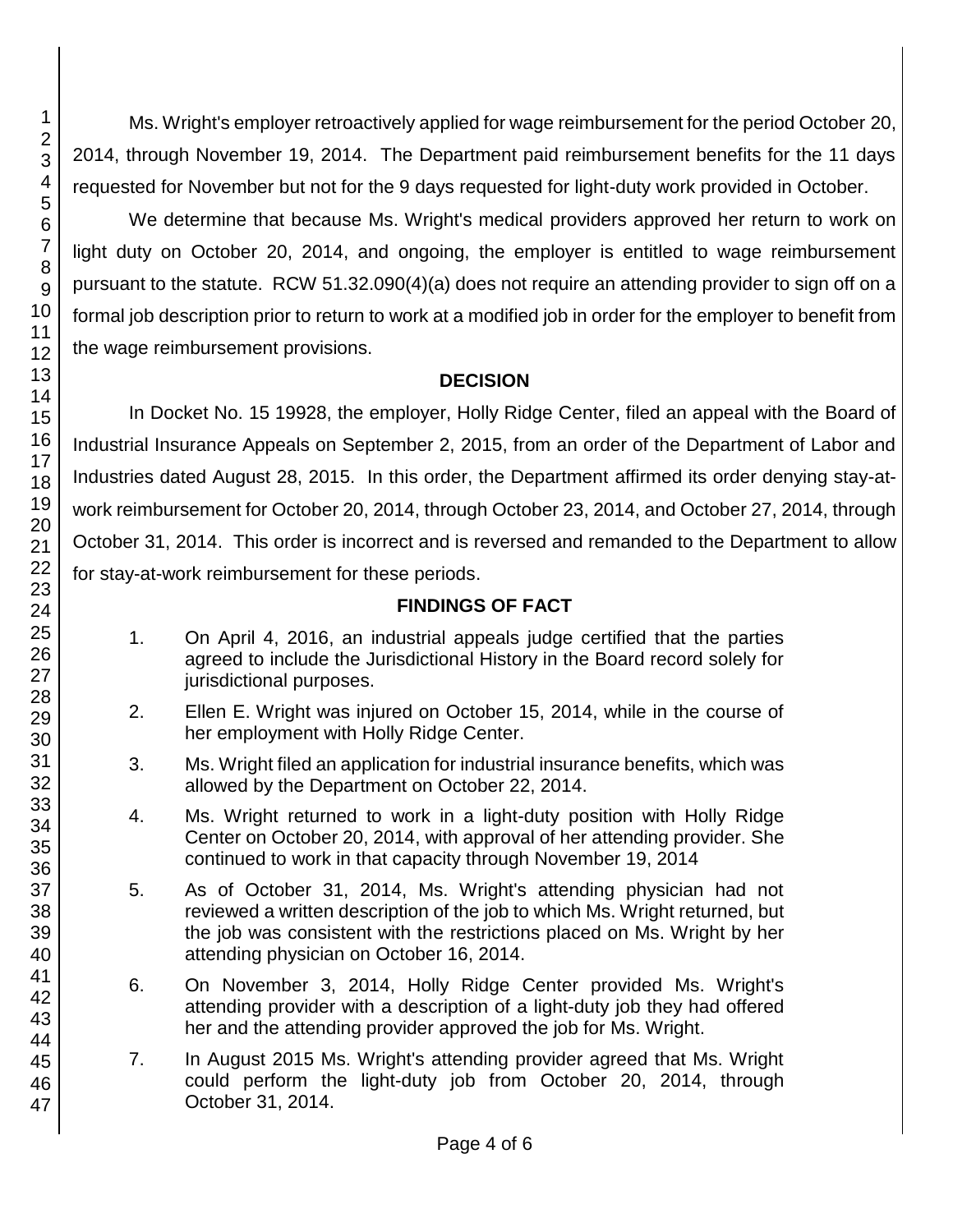- 8. On May 14, 2015, Holly Ridge Center applied for stay-at-work wage reimbursement benefits. The application showed that Ms. Wright worked the light-duty job her attending provider had approved for 20 days between October 20, 2014, and November 19, 2014.
- 9. The Department paid reimbursement benefits for the 11 days requested for November 2014 but denied reimbursement benefits for the 9 days requested for October 2014.

### **CONCLUSIONS OF LAW**

- 1. The Board of Industrial Insurance Appeals has jurisdiction over the parties and subject matter in this appeal.
- 2. Pursuant to RCW 51.32.090, the employer, Holly Ridge Center, is entitled to stay-at-work reimbursement for Ms. Wright's wages for light-duty work equal to 50 percent of the gross wages paid for that work for the dates she worked in October 2014 (October 20, 21, 22, 23, 27, 28, 29, 30, and 31) as well as for the dates she worked light duty in November 2014.
- 3. The Department order dated August 28, 2015, is incorrect and is reversed and remanded to the Department to pay Holly Ridge Center wage-reimbursement benefits under the stay-at-work provisions of RCW 51.32.090 for the dates October 20, 21, 22, 23, 27, 28, 29, 30, and 31, 2014.

Dated: November 4, 2016.

## BOARD OF INDUSTRIAL INSURANCE APPEALS

/s/ \_\_\_\_\_\_\_\_\_\_\_\_\_\_\_\_\_\_\_\_\_\_\_\_\_\_\_\_\_\_\_\_\_\_\_\_\_

DAVID E. THREEDY Chairperson

| JACK S. ENG | Membe |
|-------------|-------|

**JACK S. ENG. ENG. AND Member**